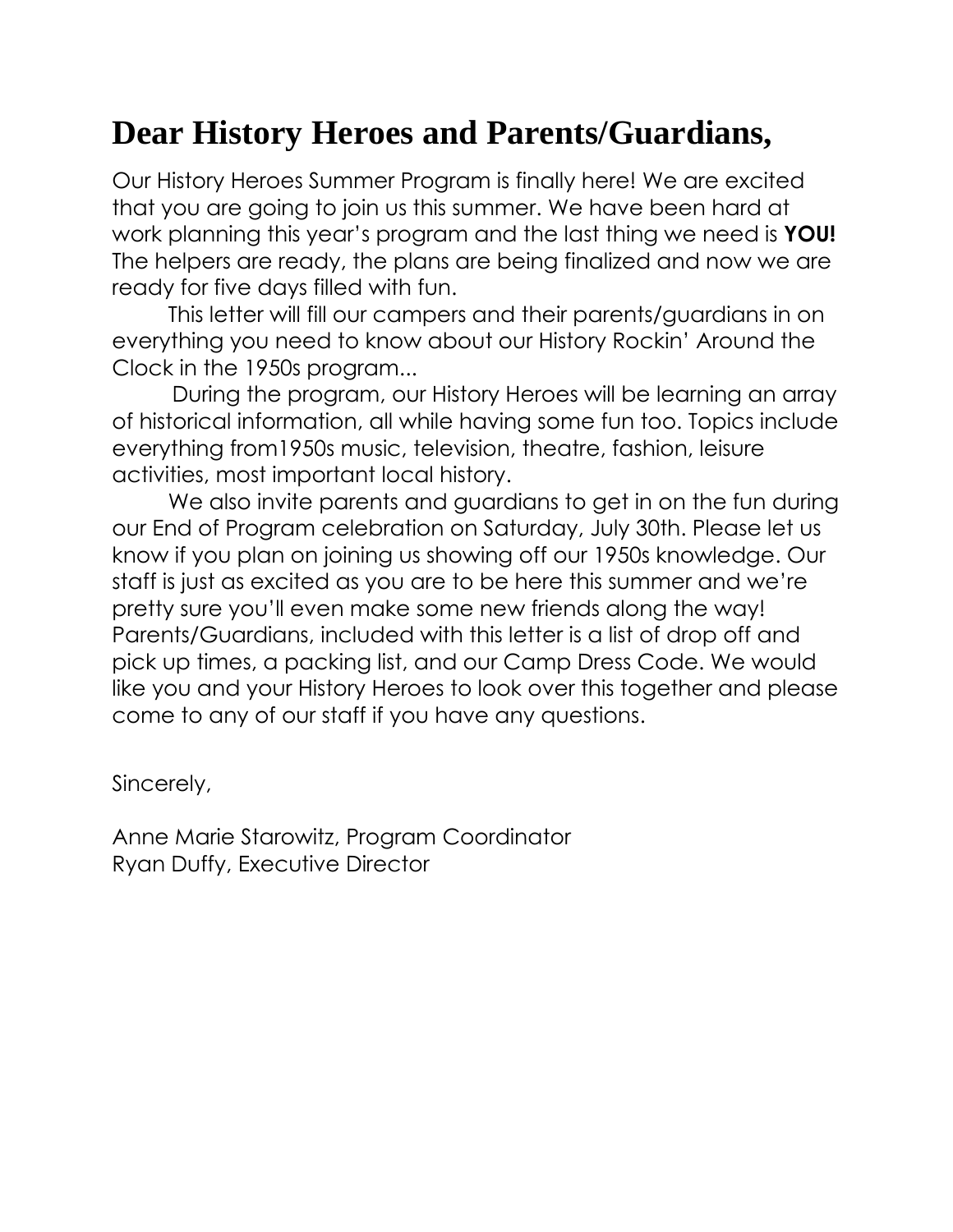## **Drop Off/Pick Up Times**

#### **DROP OFF** will be at **10:00AM**. **\*\*Please do not arrive any earlier than 9:30AM unless pre-arranged with staff\*\***

**PICK UP** will be at **4:00PM**. We ask that History Heroes be picked up **as close to 4:00 pm as possible, since the Museum closes at 4:00.**

## **Emergencies**

In case of an emergency, please contact the museum at **585-343- 4727. You can also call the Director on his cell phone at 716-432- 9172.** In any case that there is an emergency with your student, we will contact you using the information provided on registration forms as soon as possible.

## **Important Reminders**

- Water bottles will be available to students; however, **refillable water bottles are highly encouraged.**
- Parents, please try to have your History Heroes "sun-screened" and ready to go if at all possible.
- **DO** wear **close-toed**, comfortable shoes, as we will be outside
- **Lunch will be provided on noted dates. All other days lunches will need to be brought.**
	- **We ask that all History Heroes where their camp t-shirt each day. They will be given out on the first day.**
- **Parents and Grandparents are invited to join us on the last day for an end of the week celebration of the 1950s.**